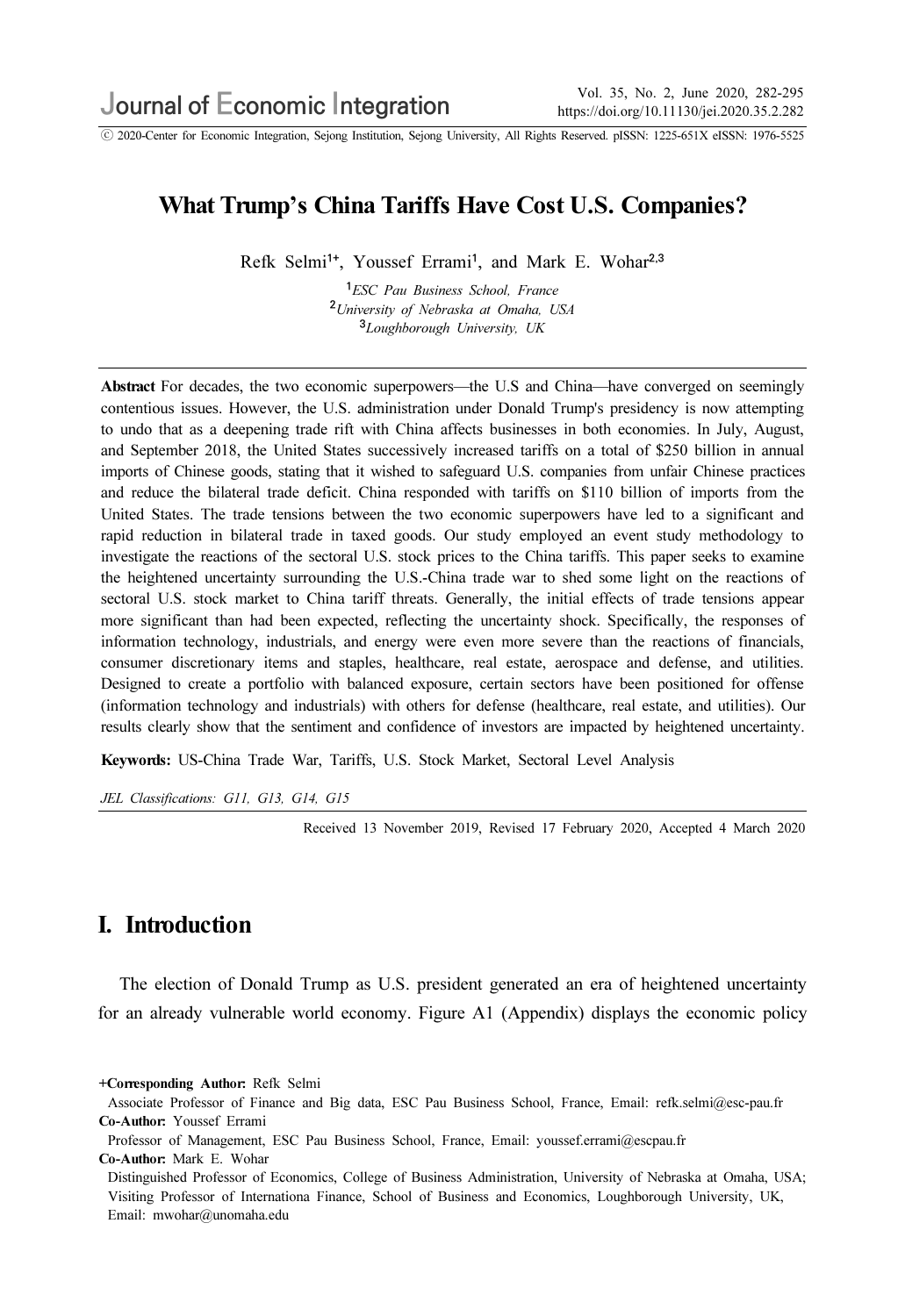uncertainty index for the USA. This has fluctuated widely since the 2008-2009 global financial crisis (GFC) affecting economic development and financial markets (see inter alia, Pasquariello, 2014; Pasquariello & Zafeiridou 2014; Selmi & Bouoiyour, 2020). However, the sources of this uncertainty have shifted from the U.S. and European policy reactions to the GFC, to infighting over the U.S. fiscal policy during the period 2011-2013, to Trump's victory in 2016. The U.S. economic policy uncertainty has reached an all-time high since 2016. Large changes in policy uncertainty reflect trade agreements, tariffs, threats, and trade negotiations. Many peaks observed in Figure A1 are likely the reactions to trade policy developments, i.e., the U.S. withdrawal from the Trans-Pacific Partnership January 2017; tariff hikes on U.S. steel and aluminum imports since March 2018 and escalated USA-China trade tensions.

Although uncertainty has distinct causes such as changes in the government and changes in domestic and foreign policies, this study focuses on the escalated trade tensions between the USA and China since 2016. The Trump administration has forged an aggressive anti-China position, accusing it of unfair competition via market-distorting subsidies and forced technology transfers. Accordingly, Trump's imposed unilateral tariffs and decoupled the USA economy from Chinese investment and technology.

Overall, the USA-China stand-off over tariffs is part of Trump's broader protectionist agenda imposing unilateral U.S. tariffs on close allies, including China, to make USA-made products cheaper and to encourage consumers to buy American products, fostering local businesses. Based on USA trade data (U.S. Census Bureau), in 2018, Americans bought \$419 billion more goods from China than China bought from the USA (the largest value over the last decades). (Thus, there are episodes of large trade surplus of China against the USA.) These data incorporate re-exports of articles into the USA from the American firms in China. In retaliation, China has imposed tariffs on U.S. goods,<sup>1)</sup> which has increased costs. Consequently, investor sentiment and confidence are afflicted with uncertainty weighing on business investment. These escalated tensions have affected several sectors, shaking up the consensus on the future of international trade and investment links. Given the recent intensification of the USA-China trade war and prospects of a further widening, it's not surprising that financial markets reacted violently. This paper seeks to analyze the financial implications of the USA-China trade war tensions launched by the Trump administration. More accurately, we address how does this trade war affect the performances of different U.S. companies? To answer this question, we conducted an event study to examine the abnormal return behaviors for distinct industries of the S&P 500 stock market<sup>2)</sup> around the day (on May 13, 2019) of the announcement of tariffs on U.S. imports by China's government. An event study methodology studies changes in stock prices following an unforeseen event. According to modern neoclassical financial theory, the stock price accounts

<sup>1)</sup> From July 2018 to June 2019, both the U.S. and China tariffs increased sharply (see Figure A2, Appendix).

<sup>2)</sup> This paper uses the S&P500 stock market as it is home to the largest publicly traded corporations in the USA.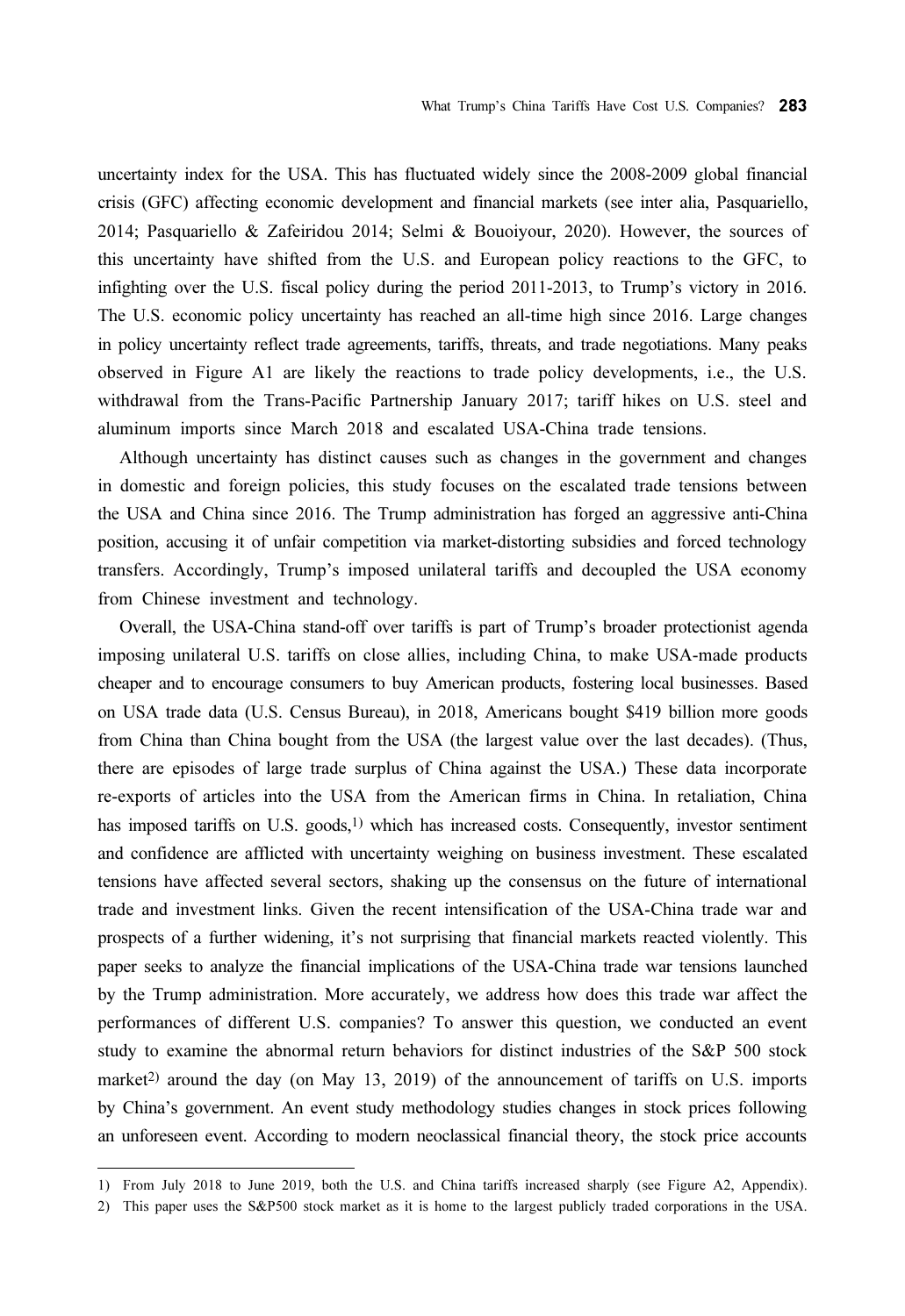for all available information and future expectations. Our paper differentiates between abnormal returns (ARs) and cumulative ARs (CARs) following China's response to U.S. tariffs.

We found that the impact of the USA-China trade war on U.S. sectoral stock prices sector-specific. Technology, industrials, and energy have been most adversely affected. We also found an increase in the short-term systematic risks of the majority of U.S. industries after the escalated USA-China trade war, though with different extent. Our results have relevant implications for investment decisions, portfolio allocation, the pricing of derivative securities, and risk management.

The remainder of this paper is organized as follows. Section II presents our methodology and data. Section III reports the main findings. Section IV discusses the results, whereas Section V concludes.

#### II. Empirical Strategy and Data

To examine the responses of U.S. industries to the escalated USA-China trade war, we use the market model event study methodology of Dodd and Warner (1983) and Brown and Warner (1985). This methodology has been successfully applied to a large variety of events (Benninga, 2008). A common feature is that the event under consideration is rarely unanticipated. We define day "0" as the announcement day of China's tariffs. Then, the estimation and event windows can be determined (see Figure 1). The interval  $T_0 - T_1$  is the estimation window that provides the information needed to specify the normal return (i.e., prior to the occurrence of the event). The interval  $T_2 - T_1 + 1$  is the event window, and the interval  $T_3 - T_2$  is the post-event window used to investigate the behavior of U.S. sectoral stocks following the event.

The length of the event window often depends on the ability to accurately fix the announcement date. If one can do this precisely, the event window will be less lengthy, and thus, capturing the ARs will be more appropriate. We considered a window of 260 days, consisting of 239 days before the event day and 20 days after the event as well as the event day. There is no consensus on the most appropriate length of the estimation period, but MacKinlay (1997) recommended an estimation period of 260 trading days. For the duration of our paper, we allow for possible overreaction or under-reaction to the tariff announcement on U.S. imports by China, whereby markets tend to correct their mistakes in subsequent periods.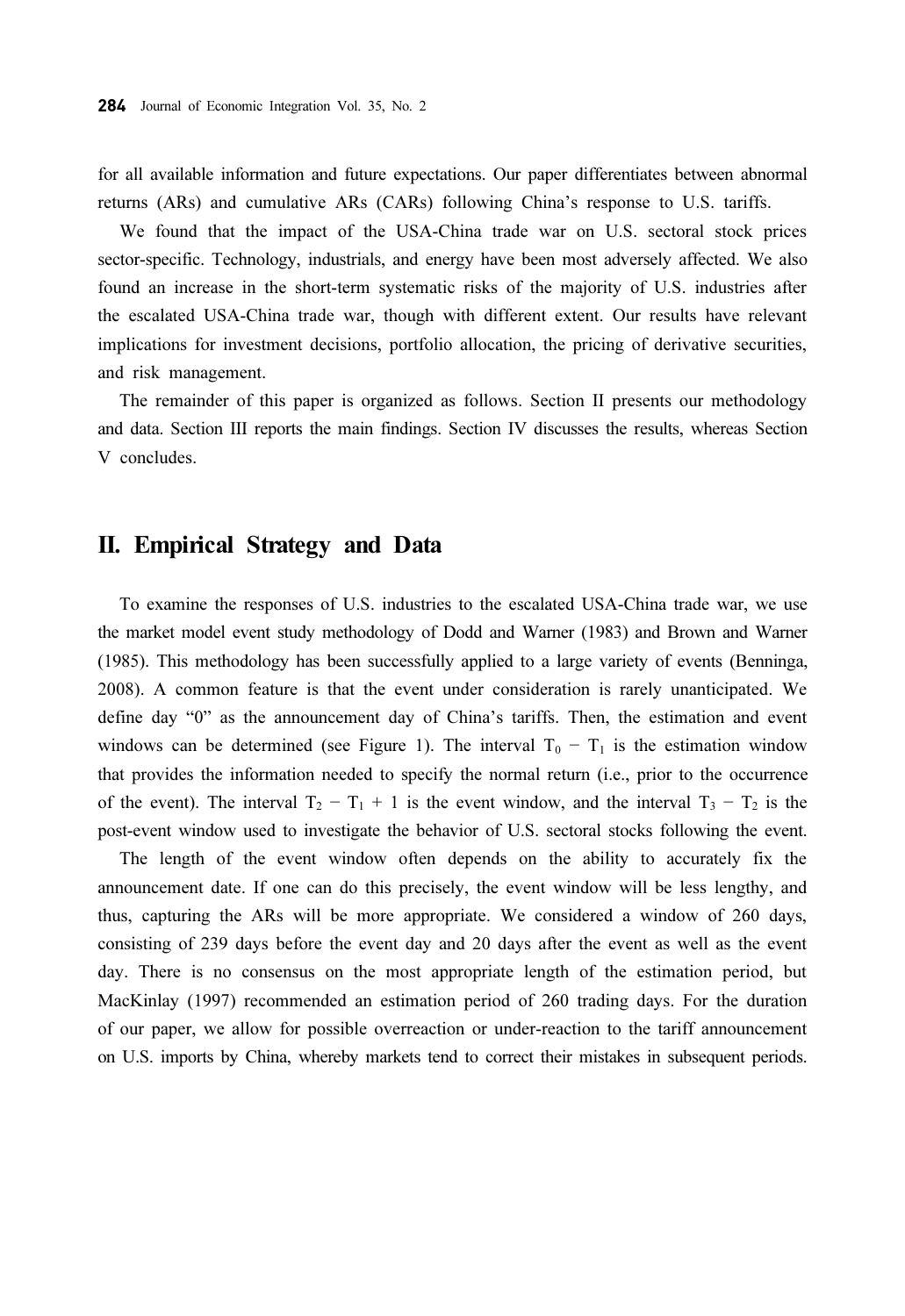

Figure 1. Event study methodology time frame

Based on the selected return model, event studies consist of applying an event window only (e.g., the market-adjusted model) or an event and an estimation window (e.g., the market model) to the sample data. The market model is the most commonly used in the literature. It predicts normal returns by adjusting daily returns to obtain the ex-post-ARs<sup>3)</sup> where adjustment is approximated by the Capital Asset Pricing Model. The ARs are grouped into sectors to determine the sectoral average  $(S)$  at time t,  $(ARS<sub>t</sub>)$  expressed as follows:

$$
ARS_{it} = \frac{1}{n} \sum_{j=1}^{n} \ln \left( \frac{P_{jt}}{P_{jt-1}} \right) - E(R_{it})
$$
\n(1)

where  $E(R_{ii})$  is determined via

$$
E(R_{ii}) = \beta_{0_{ii}} + \beta_{1_{ii}} (\widetilde{r}_{m_{U.S}} - \widetilde{r}_{\widetilde{r}_{U.S}})
$$
\n(2)

 $P_{jt}$  is the adjusted price of sector j at time t. Table 1 reports the number of companies  $P_{jt}$  is the adjusted price of sector *j* at time *t*. Table 1 reports the number of companies of each sector and data sources.  $E(R_{it})$  is the expected return on sector *i* at time *t*,  $\tilde{r}_{mt_{t/s}}$  is of each sector and data sources.  $E(R_u)$  is the expected return on sector *i* at time *t*,  $\tilde{r}_{mt_{US}}$  is the return of each stock sector, and  $\tilde{r}_{th_{US}}$  corresponds to the 3 month U.S. Treasury Bill used as the risk-free rate for U.S.-based investors.

We estimate the CARs for each sector *i* during the event window [ $\tau$ 1;  $\tau$ 2] surrounding the event day t = 0, where  $\lceil \tau_1 \rceil$ ;  $\tau_2 \rceil = \frac{1}{2}$ ;  $\lceil -2; +2 \rceil$ ,  $\lceil -5; +5 \rceil$ ,  $\lceil -10; +10 \rceil$ ,  $\lceil -15; +15 \rceil$ , and  $\lceil -20; +20 \rceil$ . To determine the ARs, we need information about the sectoral U.S. stock prices. We collected daily time series data from DataStream and Barchart.com, Inc.,<sup>4)</sup> for the period January 2018 to September 2019 (see Table A1, Appendix). The selected industries include financials (banks, insurance, reinsurance, and financial services); energy (oil and gas producers, oil equipment

<sup>3)</sup> For more details about the event study methodology, see Dodd and Warner (1983) and Brown and Warner (1985).

<sup>4)</sup> Barchart.com, Inc., is a leading provider of real-time or delayed intraday stock and commodities data.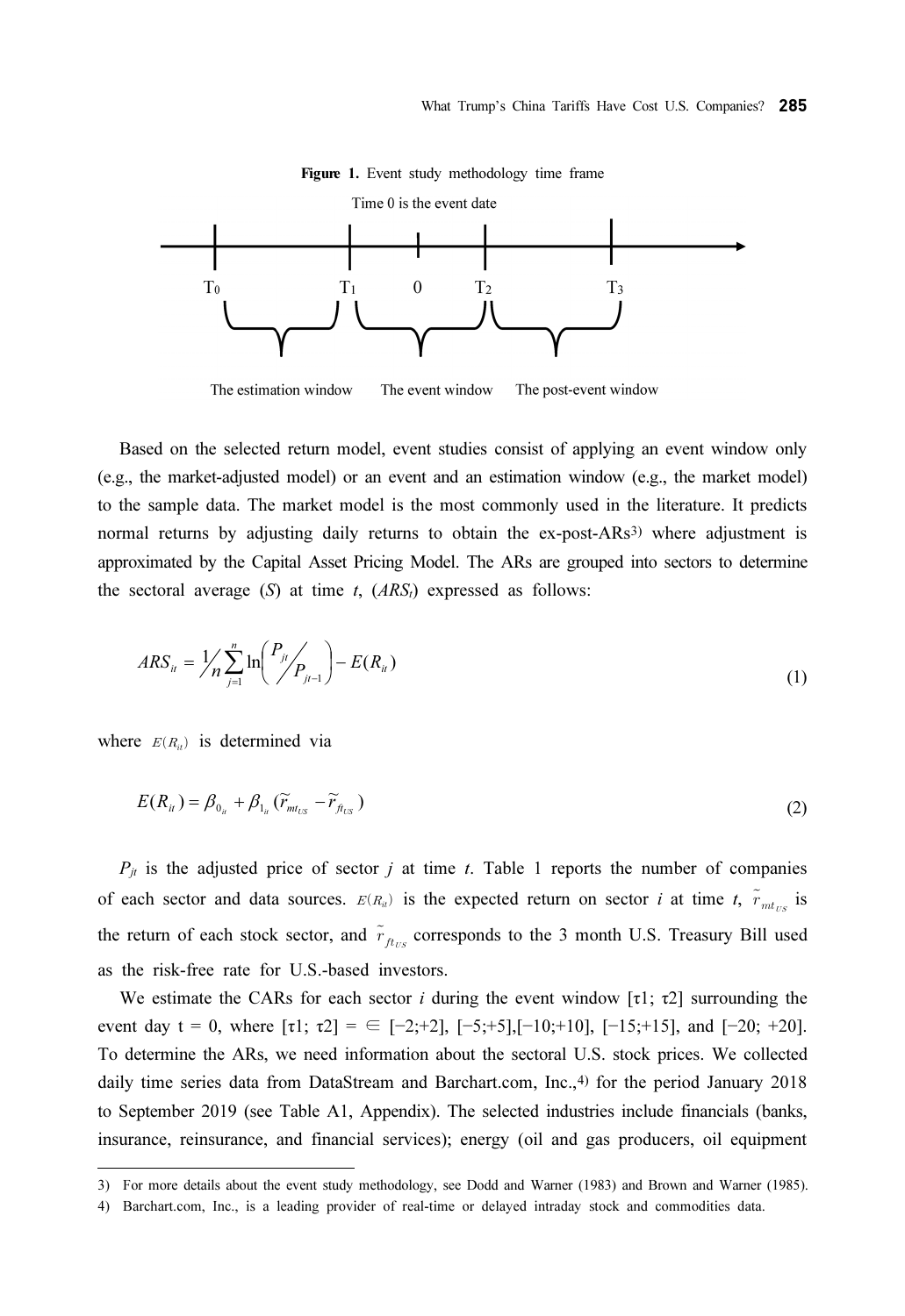and services, distribution, and alternative energy); health care (health care equipment and services, pharmaceuticals, and biotechnology); consumer discretionary (durable goods, apparel, entertainment and leisure, and automobiles); consumer staples (some examples); industrials (construction and materials, and industrial goods and services); technology information (software and computer services, and technology hardware and equipment); telecommunications services (fixed line and mobile telecommunications); materials (chemicals and basic resources); utilities (electricity, gas, and water); aerospace and defense; and real estate.

Each sector index represents a capitalization-weighted portfolio of the largest U.S companies in the sector. As a sensitivity test, we re-conduct the same estimation procedure while incorporating additional control variables (particularly, gold prices and the Chicago Board Options Exchange Volatility Index, i.e., VIX). The data for gold prices and VIX were obtained from the website of the Federal Reserve Bank of St. Louis.

To assess the immediate change in systematic risk, we adjust the CAPM by including an interaction variable. The immediate risk is determined by the average change in risk resulting from an event. A dummy variable  $(DV)$ , taking the value of 1 on the first day of trading after the announcement of China tariffs on U.S. products (May 13, 2019) and 0, otherwise, is created to describe the instantaneous change in systematic risk. According to Ramiah et al. (2016), the model to be estimated is

$$
\widetilde{r}_{it} - \widetilde{r}_{ft} = \beta_i^0 + \beta_i^1 \left[ \widetilde{r}_{mt} - \widetilde{r}_{ft} \right] + \beta_i^2 \left[ \widetilde{r}_{mt} - \widetilde{r}_{ft} \right] \ast DV + \beta_i^3 DV + \widetilde{\varepsilon}_{it}
$$
\n(3)

where  $\tilde{r}_{it}$  is sector *i*'s return at time *t*,  $\tilde{r}_{it}$  is the risk-free rate at time *t*,  $\tilde{r}_{nt}$  is the return of stocks within each sector at time t,  $\beta^{0_i}$  is the intercept term,  $\beta^{1_i}$  is the average short-run systematic risk of each sector,  $\beta^{2_i}$  is the change in the sector risk,  $\beta^{3_i}$  is the shift in market returns systematic risk of each sector,  $\beta^{2_i}$  is the change in the sector risk,  $\beta^{3_i}$  is the shift in market

### III. Event Study Methodology Findings

Table 1 reports the ARs and CARs before the announcement of China tariffs on May 13, 2019 ( $-239$  days), and those after the event day  $(+2, +5, +10, \text{ and } +20 \text{ days})$ . We find that the effect of China tariffs on the U.S. stock market is sector-specific. The trade dispute with China was reputed to benefit U.S. companies; however, our findings indicate the opposite. Some sectors responded more intensely to the escalated rift with China including industrials, energy, technology information, consumer discretionary, and consumer staples. Industrials, for example, experienced an AR of −1.31% over 2 days after the announcement of China tariffs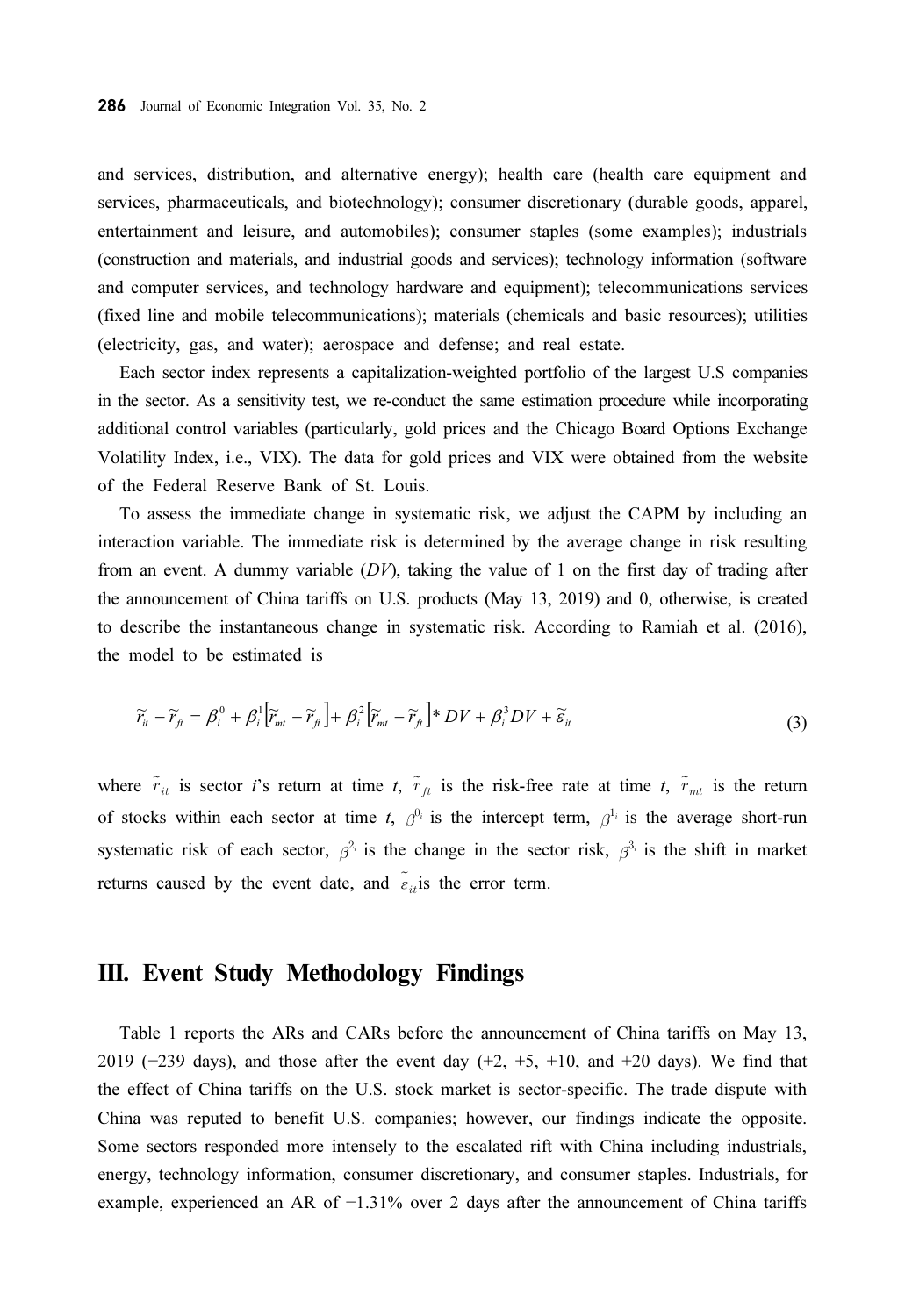and −5.67% after 20 days. The energy sector experienced an adverse AR of 0.98% after 2 days of the announcement of tariffs and continued to exhibit negative CARs of 3.46% after 20 days. Banking and financial services were adversely affected by the tariff announcement (−0.64% after 2 days and 1.82% after 20 days). This is explained by Donald Trump's anti-trade stance, limiting the scope for international banking. The technology sector and communication services were among the most adversely affected sectors (−1.62% after 2 days of the announcement date and −7.43% after 20 days).

China relies strongly on the U.S. core technology in memory chips, semiconductors, peripherals and software licenses. In fact, as Huawei has expanded, it has become one of the biggest potential customers for U.S. tech firms, purchasing about \$11 billion of semiconductors and software licenses every year. So not surprisingly, businesses are feeling more anxious navigating the heightened uncertainty of the long-running trade rift with China.

The consumer discretionary sector is adversely influenced by 1.04% over 2 days after the

| Sectors                | <b>AR</b>            | CAR<br>$(-239)$ | CAR <sub>2</sub>       | CAR5                   | CAR10                | CAR15                  | CAR <sub>20</sub>      |
|------------------------|----------------------|-----------------|------------------------|------------------------|----------------------|------------------------|------------------------|
| Consumer discretionary | $-0.76***$           | 1.24            | $-1.04$ <sup>***</sup> | $-1.20$ <sup>***</sup> | $-1.55$ <sup>*</sup> | $-1.93***$             | $-2.27***$             |
|                        | $(-4.13)$            | (3.81)          | $(-4.11)$              | $(-3.86)$              | $(-1.76)$            | $(-4.49)$              | $(-5.14)$              |
| Consumer staples       | $-0.31***$           | $1.49***$       | $-0.84$ **             | $-0.72$ <sup>*</sup>   | $-1.14$ **           | $-1.25***$             | $-1.94$ **             |
|                        | $(-3.55)$            | (2.38)          | $(-2.17)$              | $(-1.80)$              | $(-2.28)$            | $(-3.40)$              | $(-2.51)$              |
| Energy                 | $-1.21$ **           | $0.33***$       | $-0.98^*$              | $-0.97$ <sup>*</sup>   | $-1.46***$           | $-1.53$ **             | $-3.46***$             |
|                        | $(-2.52)$            | (2.68)          | $(-1.76)$              | $(-1.88)$              | $(-3.38)$            | $(-2.79)$              | (3.56)                 |
| Financials             | $-1.06***$           | $0.36***$       | $-0.64$                | $-1.24$ **             | $-1.29$              | $-1.46$                | $-0.08\overset{**}{ }$ |
|                        | $(-4.18)$            | (3.28)          | $(-0.31)$              | $(-2.80)$              | $(-0.61)$            | $(-0.84)$              | $(-2.41)$              |
| Health care            | $-0.01$ <sup>*</sup> | $0.41***$       | $-0.04$ <sup>*</sup>   | $-0.06^*$              | $-0.03***$           | $-0.07***$             | $-0.11$ <sup>**</sup>  |
|                        | $(-1.82)$            | (2.24)          | $(-1.90)$              | $(-1.88)$              | $(-3.38)$            | $(-3.41)$              | $(-2.72)$              |
| Industrials            | $-0.84***$           | $1.21***$       | $-1.31***$             | $-3.64$ **             | $-2.89***$           | $-4.52$ <sup>**</sup>  | $-5.67***$             |
|                        | $(-3.67)$            | (4.10)          | $(-4.26)$              | (2.43)                 | $(-3.46)$            | $(-2.49)$              | $(-3.36)$              |
| Technology             | $-1.41$ **           | $1.23*$         | $-1.62$ ***            | $-3.15$ <sup>*</sup>   | $-4.18$ **           | $-5.83$ **             | $-7.43$ <sup>*</sup>   |
|                        | $(-2.83)$            | (1.92)          | $(-4.15)$              | $(-1.82)$              | $(-1.91)$            | $(-2.59)$              | $(-1.96)$              |
| Materials              | $-0.21$ ***          | $0.91***$       | $-0.14$                | $-0.15$ <sup>*</sup>   | $-0.13$ **           | $-0.17$ **             | $-0.29***$             |
|                        | $(-3.15)$            | (2.62)          | $(-1.52)$              | $(-1.76)$              | $(-2.81)$            | $(-2.31)$              | $(-3.46)$              |
| Aerospace and defense  | 0.01                 | $0.43***$       | $0.21$ <sup>*</sup>    | $0.01$ <sup>*</sup>    | $-0.03***$           | $-0.08^{\ast\ast\ast}$ | $-0.11***$             |
|                        | (1.24)               | (3.46)          | (1.88)                 | (1.94)                 | $(-2.42)$            | $(-3.21)$              | $(-3.61)$              |
| Real estate            | $-0.11\sp{*}$        | $0.33*$         | $0.10^{*}$             | $-0.02\sp{^{***}}$     | $-0.05***$           | $-0.08^{\ast\ast}$     | $-0.05$ <sup>*</sup>   |
|                        | $(-2.24)$            | (1.91)          | (1.79)                 | $(-3.54)$              | $(-2.41)$            | $(-2.46)$              | $(-1.74)$              |
| Communication services | $-0.68^{\ast\ast}$   | $0.43***$       | $-0.24***$             | $-0.31$ <sup>*</sup>   | $-0.28***$           | $-0.35***$             | $-0.41***$             |
|                        | $(-2.44)$            | (1.99)          | $(-3.62)$              | $(-1.90)$              | $(-3.46)$            | $(-2.81)$              | $(-3.58)$              |
| Utilities              | $-0.49***$           | $0.56***$       | $-0.46$ **             | $-0.55^*$              | $-0.41$              | $-0.51$ **             | $-0.48$ **             |
|                        | $(-5.11)$            | (4.18)          | $(-2.34)$              | $(-1.81)$              | $(-1.19)$            | $(-2.32)$              | $(-2.64)$              |

Table 1. The sectoral responses of stock prices to the escalated USA-china trade war

(Notes) AR: Abnormal returns; CAR: Cumulative abnormal returns; \*, \*\*, and \*\*\* denote statistical significance at the 10%, 5% and 1% levels, respectively.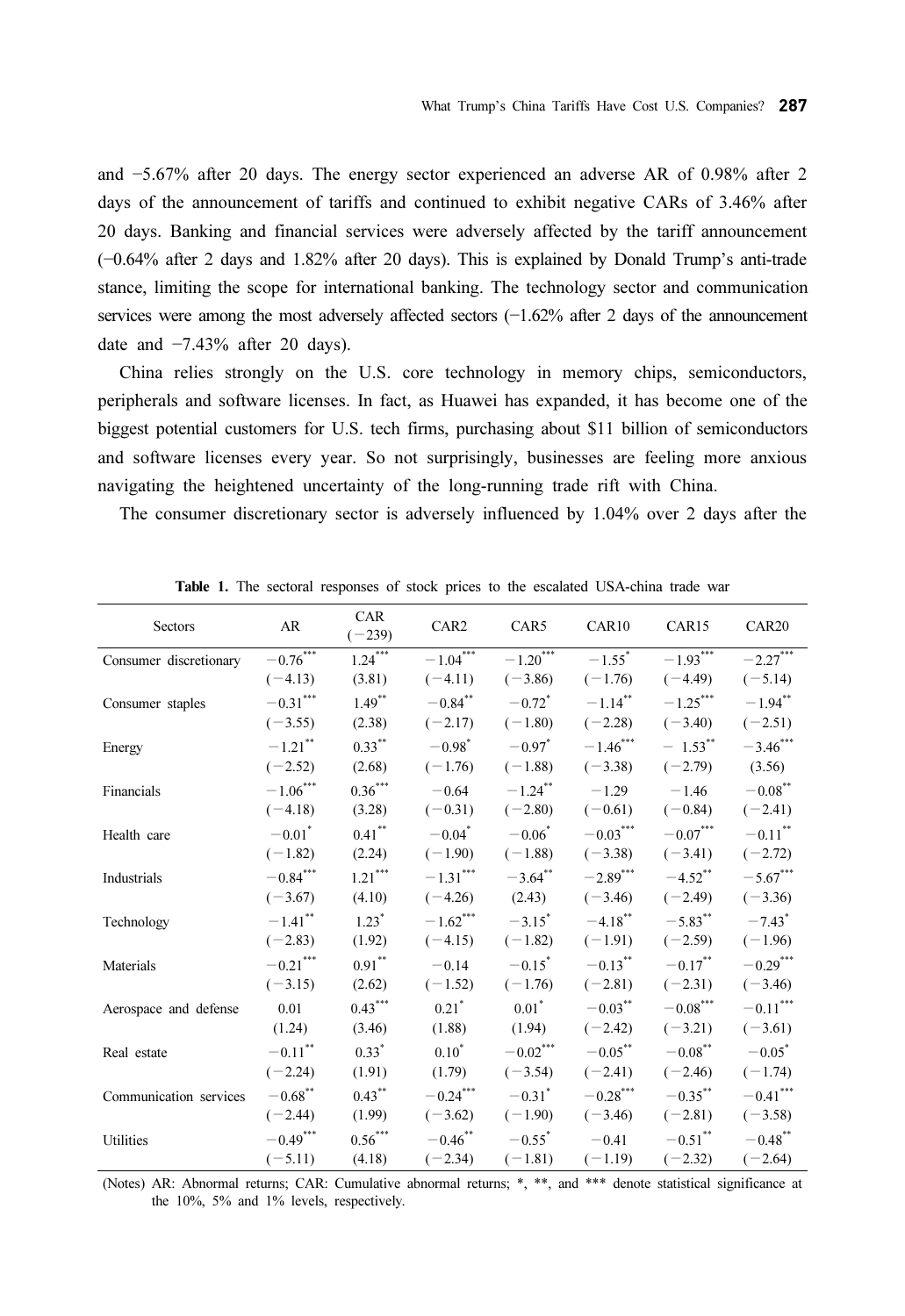event date and 2.27% after 20 days. Consumer staples were negatively affected but less so (a CAR of −1.94% over 20 days after the announcement day). The utility sector was also adversely influenced after 2 days of the event date, which became stronger after 10-20 days.

Some sectors reacted modestly on the event day with most responses lasting from 2 to 20 trading days. These sectors included real estate, and aerospace and defense. Despite the trade war, these industries should benefit from the Trump administration spending \$1 trillion to rebuild infrastructure and to spur military spending.

Changes in the short-term systematic risk following the announcement of China tariffs by sector are displayed in Table 2. It is a common practice in finance to calculate changes in systematic risk via Beta. Such results reveal that the U.S. trade war with China has led to a marked increase in systematic risk for most sectors, especially for industrials, energy, technology, financials, communication services, consumer discretionary, consumer staples, and utilities.

| Sectors                | Beta before the<br>announcement of<br>China tariffs | Immediate risk | Beta after the<br>announcement of<br>China tariffs<br>$0.47***$ |  |
|------------------------|-----------------------------------------------------|----------------|-----------------------------------------------------------------|--|
| Consumer discretionary | $0.14***$                                           | $0.42***$      |                                                                 |  |
|                        | (3.55)                                              | (3.82)         | (4.52)                                                          |  |
| Consumer staples       | $0.16**$                                            | $0.29*$        | $0.33**$                                                        |  |
|                        | (2.48)                                              | (1.82)         | (1.91)                                                          |  |
| Energy                 | $0.10*$                                             | $0.40**$       | $0.46*$                                                         |  |
|                        | (1.83)                                              | (2.76)         | (1.79)                                                          |  |
| Financials             | $0.12***$                                           | $0.38***$      | $0.39***$                                                       |  |
|                        | (3.56)                                              | (3.61)         | (5.07)                                                          |  |
| Health care            | 0.34                                                | $0.04**$       | $0.05***$                                                       |  |
|                        | (1.15)                                              | (2.15)         | (3.41)                                                          |  |
| Industrials            | 0.42                                                | $0.31**$       | $0.46**$                                                        |  |
|                        | (1.36)                                              | (2.24)         | (2.51)                                                          |  |
| Technology             | $0.17***$                                           | $0.59**$       | $0.72*$                                                         |  |
|                        | (3.17)                                              | (2.51)         | (1.84)                                                          |  |
| Materials              | 0.41                                                | 0.36           | $0.10*$                                                         |  |
|                        | (0.58)                                              | (1.24)         | (1.88)                                                          |  |
| Aerospace and defense  | 0.64                                                | $0.02**$       | $0.06**$                                                        |  |
|                        | (1.11)                                              | (2.87)         | (2.76)                                                          |  |
| Real estate            | 0.32                                                | $0.08**$       | $0.11*$                                                         |  |
|                        | (1.19)                                              | (2.19)         | (1.76)                                                          |  |
| Communication services | $0.15*$                                             | $0.22***$      | $0.38***$                                                       |  |
|                        | (1.77)                                              | (3.46)         | (4.49)                                                          |  |
| Utilities              | $0.09*$                                             | $0.19***$      | $0.31**$                                                        |  |
|                        | (1.83)                                              | (3.71)         | (2.63)                                                          |  |

Table 2. Changes in short-term systematic risk of U.S. stock sector prices following china's tariff announcements

(Notes) \*, \*\*, and \*\*\* denote statistical significance at the 10%, 5%, and 1% levels, respectively.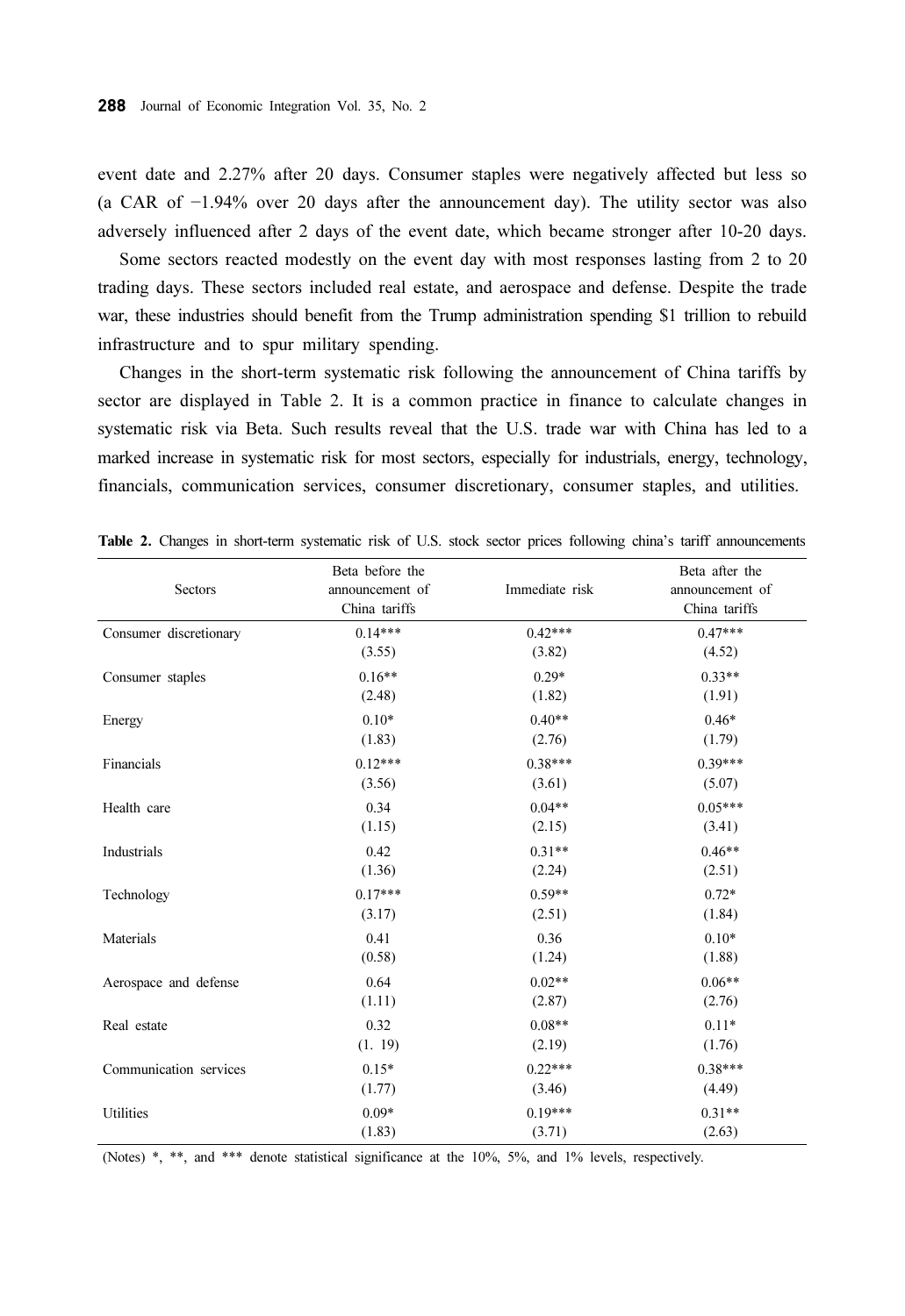To ascertain the robustness of our results, we conducted tests on each regression model. The Chow test detects structural breaks following the tariff announcement date; the Wald test controls for redundant variables, and AR and MA terms are included to account for autocorrelation. Moreover, different GARCH models (symmetric versus asymmetric and linear versus nonlinear) are performed to correct for the ARCH effects. The results drawn from these tests are available for interested readers upon request.

Furthermore, by accounting for relevant control variables (particularly, the VIX index and gold prices), our results remain fairly robust. Specifically, we consistently find that responses of U.S. stock prices to the trade war vary across industries either for the event day CARs or for the [−20; +20] event window CARs. Some sectors reacted negatively and more strongly than other sectors. The most harmed sectors are technology, industrials, financials, communication services, consumer discretionary, consumer staples, and utilities. For investors who choose to use the hedging characteristics of sectoral stock returns to protect against rising uncertainty over the USA-China trade war, it is important to ascertain if the impact of the current trade war on sectoral stock prices is consistent over different window events (before the announcement of tariffs, immediately, and after announcement date).

Figure 2. The cumulative abnormal returns of the sectoral U.S. stock prices in response to the Announcement of china tariffs: [−20; +20] event window

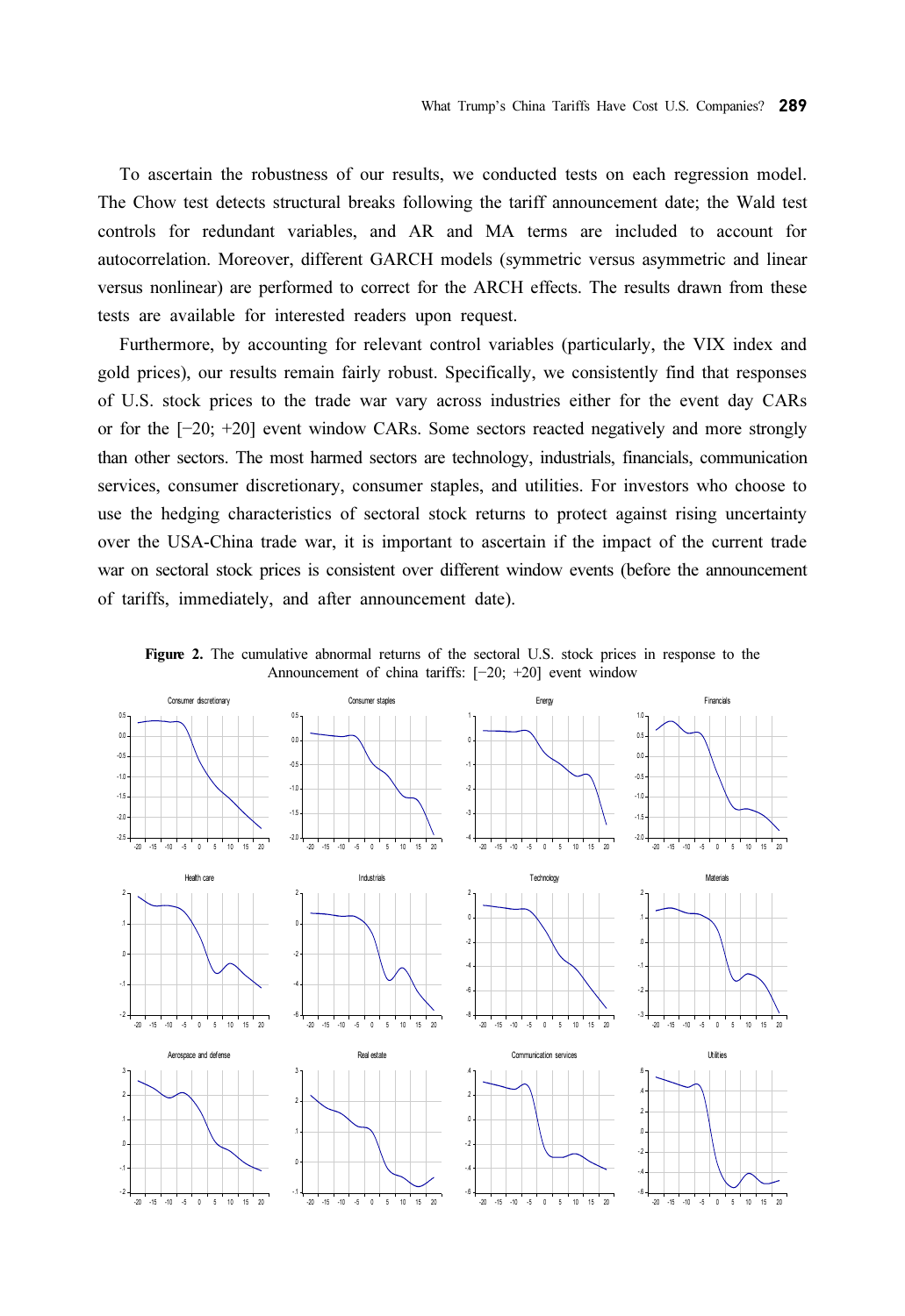#### IV. Discussion of Results

Our results indicate that escalated trade tensions between the USA and China have varying effects on stock market prices. More particularly, the adverse responses of technology, industrials, and energy sectors were stronger than financials, consumer discretionary and staples, health care, real estate, aerospace and defense, and utilities. The technology sector has been seriously affected. This outcome is not surprising, given that Chinese companies buy high-tech inputs from the USA. But current developments in the trade war have questioned this link. China might move to safe and friendly countries including South Korea, Russia, and Canada. The Chinese also encourage domestic companies to produce many inputs at home, even with a greater cost. Moreover, tariffs on energy for which China has fewer competitors makes it difficult for the USA to switch. Some industries especially consumer staples like food and beverages are less influenced by the trade war as their revenues are more domestically focused.

But the negative reaction of this sector can be attributed to the impact of trade tensions on agriculture. China is the fourth biggest agricultural export market for the USA. Based on the statistics of the Office of the U.S. Trade Representative, the global exports of agricultural products to China totaled \$9.3 billion in 2018. Moreover, China has been and continues to be the largest importing country of U.S. soybeans with \$3.2 billion in 2018. Other significant agricultural products exported to China include cotton (\$924 million), hides and skins (\$607 million), pork products (\$571 million), and coarse grains (\$530 million).

Our article'outcomes are consistent with the factthat bad news often has more pronounced effects than good information news (Williams, 2009). In fact, increased uncertainty due to the trade war between the two economic superpowers would reduce the incentive to invest, and investors will become more pessimistic reacting to bad news.

Another major consequence is that we noticed a marked rise in the short-term systematic risks of all U.S. stock market prices after the escalated USA-China trade war, though with varying extent. This highlights that uncertainty persists and even increases. Our findings provide crucial information to agents concerning the sectors of the U.S. stock market in which they do not need to invest during high uncertainty to minimize risk. Particularly, an effective investment strategy could avoid the negative and pronounced reactions of industrials, energy, technology information, and the insignificant or relatively moderate responses of health care, real estate, and aerospace and defense.

Our results may be very useful for portfolio construction and diversification, as variant sensitivities to China tariffs have been discovered. Such precise analysis of the effects of tariffs is useful for two reasons. First, financial risk management necessitates an effective analysis of responses to uncertainty as a requisite input to risk management for financial institutions (Gil-Alana et al., 2014; Yaya et al., 2015). Second, stock price changes due to increased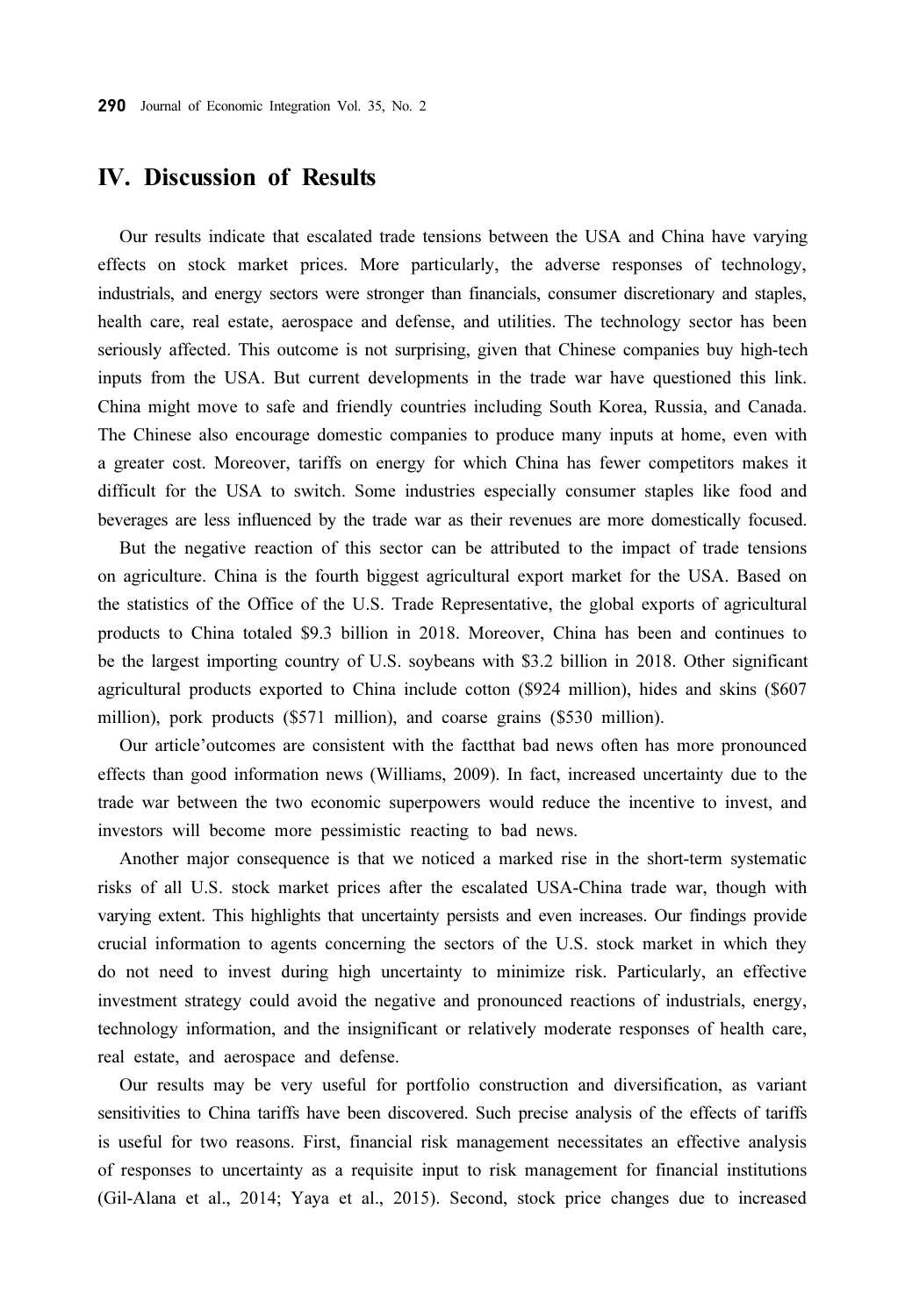uncertainty can have large repercussions on the economy via its impact on real economic activity and public confidence. Certainly, estimates of market reactions during uncertainty can be viewed as an appropriate measure of the vulnerability of financial markets and the economy and could enable policymakers to design alternative policy options for deepening trade tensions.

## V. Conclusions

The trade tensions between the USA and China have been and continue to be a topic of contention. Our study performed an event study methodology to investigate the reactions of the sectoral U.S. stock prices to China tariffs. Our results clearly show the vulnerability of U.S. sectoral stock prices to trade uncertainty. Generally, the initial effects of trade tensions appear more significant than had been expected, reflecting the uncertainty shock. The sentiment and confidence of investors are impacted by heightened uncertainty. However, our results should be interpreted with caution as a lack of clarity surrounds USA-China trade negotiations. Some observers have indicated that the last "phase one" trade deal signed on January 2020 would leave in place most of the trade war tariffs that continue to burden both consumers and producers The world looks for trade war deal in the hope that it will mitigate heightened uncertainty. So long as there is no resolution in the showdown between the USA and China, it will continue to be a drag on the global economy, which is not in great shape.

As the long-term consequences remain conditional on progress in any USA-China trade talks and as concerns mount that the resulting tariff war could tip the global economy into recession, more research is required to better understand the complex USA-China trade negotiations by (1) determining the mechanics of the USA-China business negotiations including the hidden workings of the USA-China trade negotiations, (2) understanding the contributing factors, (3) understanding the outcomes, and (4) their implications for the global markets and particularly how to effectively safeguard against the heightened uncertainty.

#### References

Backer, S., Bloom, N., & Davis, S., (2019). The extraordinary rise in trade policy uncertainty. Vox CEPR Policy Portal, Available at https://voxeu.org/article/extraordinary-rise-trade-policy-uncertainty

Benninga, S. (2008). Financial modeling (3rd edition). Boston, MA: MIT Press.

Brown, S. J., & Warner, J. B. (1985). Using daily stock returns: The case of event studies. Journal of Financial Economics, 14(1), 3-31.

Dodd, P., & Warner, J. B. (1983). On corporate governance: A study of proxy contests. Journal of Financial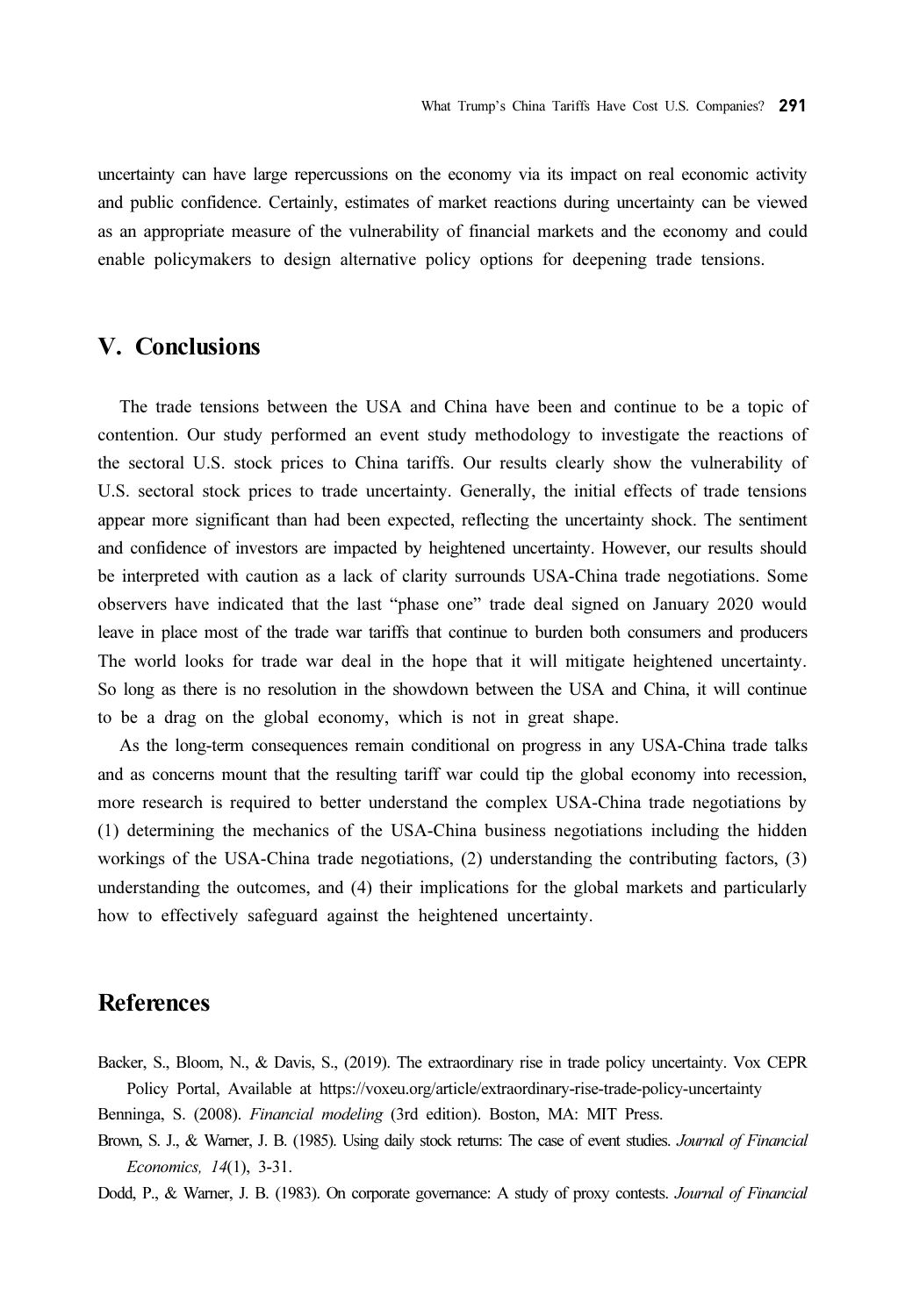Economics, 11(1/4), 401-438.

- Gil-Alana, L. A., Shittu, O. I., & Yaya, O. S. (2014). On the persistence and volatility in European: American and Asian stocks bull and bear markets. Journal of International Money and Finance,, 40(C), 149-162.
- Mackinlay, C. (1997). Event studies in finance and economics. Journal of Economic Literature, 35, 13-39.
- Pasquariello, P., & Zafeiridou, C. (2014). Political uncertainty and financial market quality. University of Michigan Working Paper.
- Pham, H. N. A., Ramiah, V., Moosa, I., Huynh, T., & Pham, N. (2018). The financial effects of Trumpism. Economic Modelling, 74, 264-274.
- Ramiah, V., Pham, H. N. A., & Moosa, I. (2016). The sectoral effects of Brexit on the British economy: Early evidence from the reaction of the stock market. Applied Economics, 49, 2508-2514.
- Selmi, R., & Bouoiyour, J. (2020). The financial costs of political uncertainty: Evidence from the 2016 U.S. presidential elections. Scottish Journal of Political Economy, 67(2), 166-185.
- Williams, C. D. (2009). Asymmetric responses to earnings news: A case of ambiguity. Working Paper, University of North Carolina.
- Yaya, O. S., Gil-Alana, L. A., & Shittu, O. I. (2015). Fractional integration and asymmetric volatility in European, American and Asian bull and bear markets: Application to high frequency stock data. International Journal of Finance & Economics, 20(3), 276-290.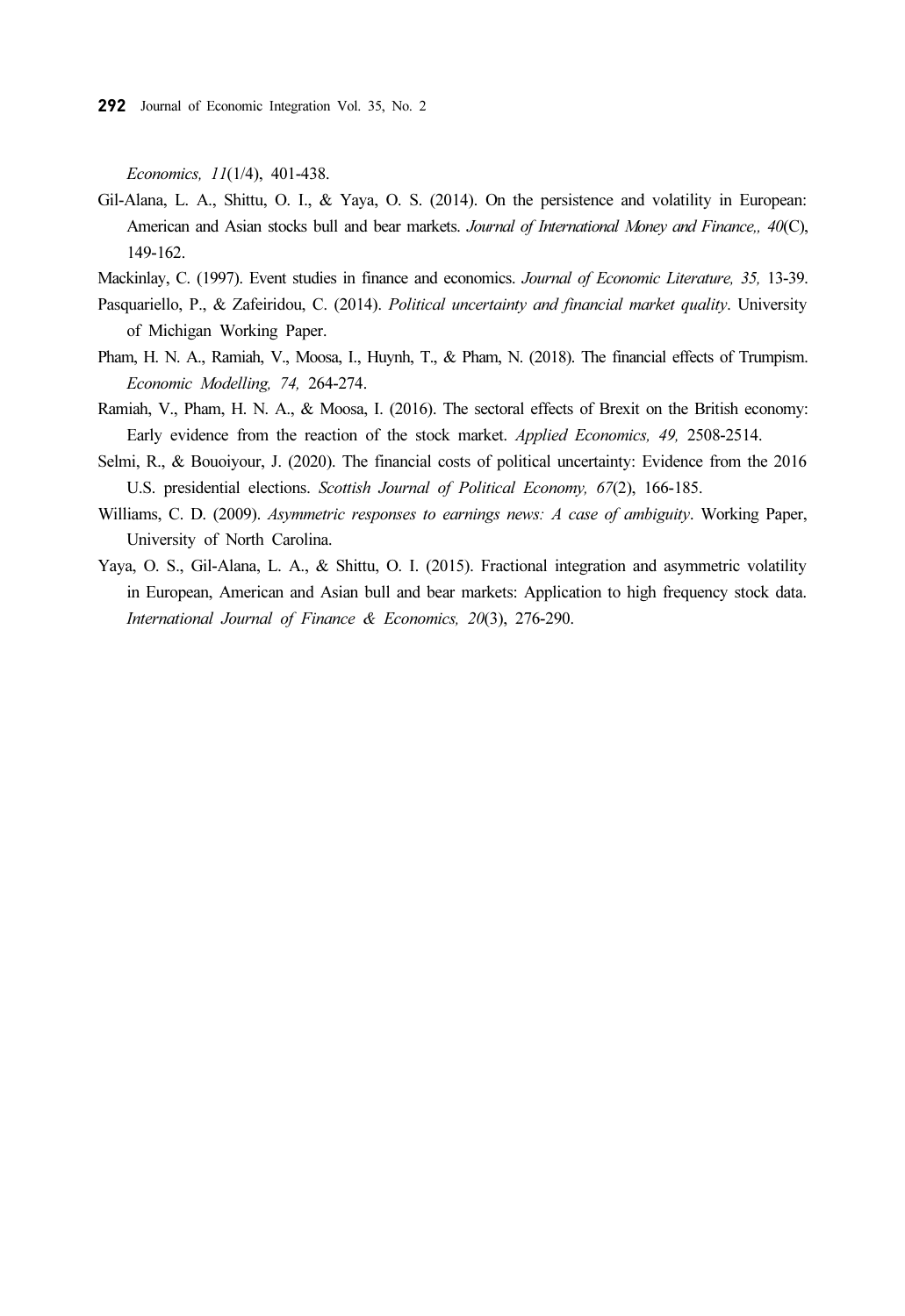# Appendix



Figure A1. The evolution of the U.S. economic policy uncertainty from 1985 to 2019

(Source) Backer et al. (2019); https://voxeu.org/article/extraordinary-rise-trade-policy-uncertainty



Figure A2. Graphical summary of U.S. and china tariffs

(Source) Peterson Institute for International Economics, Straits Times Graphics.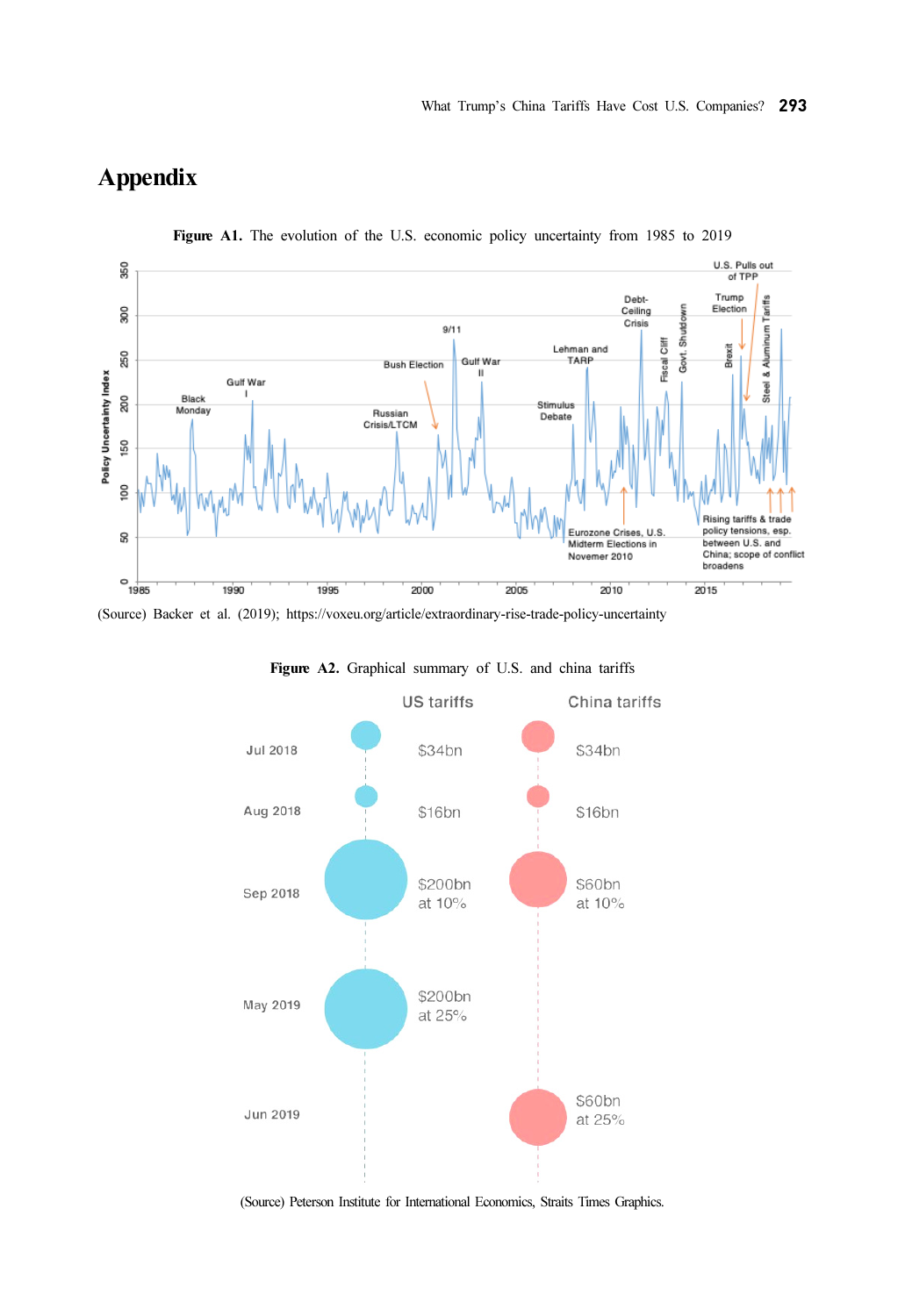| Dates              | U.S. action                                                                                                                                                          | China action                                                                                               | Simultaneous action                                                             |
|--------------------|----------------------------------------------------------------------------------------------------------------------------------------------------------------------|------------------------------------------------------------------------------------------------------------|---------------------------------------------------------------------------------|
| March 22, 2018     | Donald Trump signed a memorandum<br>imposing tariffs on Chinese products<br>$(25\%$ on steel imports and $10\%$ on<br>aluminum imports).                             |                                                                                                            |                                                                                 |
| April 2, 2018      |                                                                                                                                                                      | China imposes tariffs<br>ranging between 15% and<br>25% on 128 U.S. products.                              |                                                                                 |
| May 3, 2018        |                                                                                                                                                                      |                                                                                                            | USA and China engage in trade<br>talks. They end with no sign of<br>resolution. |
| April 16, 2018     | The U.S. Department of Commerce<br>noticed that Chinese Telecom ZTE<br>violated U.S. sanctions, and decided<br>to ban U.S. companies from doing<br>business with it. |                                                                                                            |                                                                                 |
| June 16, 2018      |                                                                                                                                                                      | China revises its tariffs<br>list and includes a 25%<br>tariffs on 545 products,<br>starting July 6, 2018. |                                                                                 |
| August 3, 2018     |                                                                                                                                                                      | China announces the<br>second round of tariffs on<br>U.S. products.                                        |                                                                                 |
| September 12, 2018 |                                                                                                                                                                      |                                                                                                            | The USA invites China to<br>restart trade negotiations.                         |
| September 24, 2018 |                                                                                                                                                                      |                                                                                                            | The USA and China implement<br>the third round of tariffs.                      |
| May 10, 2019       | The USA increases tariffs from 10%<br>to 25% on Chinese products.                                                                                                    |                                                                                                            |                                                                                 |
| May 13, 2019       |                                                                                                                                                                      | China announces an<br>increase in tariffs on U.S.<br>products.                                             |                                                                                 |

Table A1. Key dates in the USA-china trade war